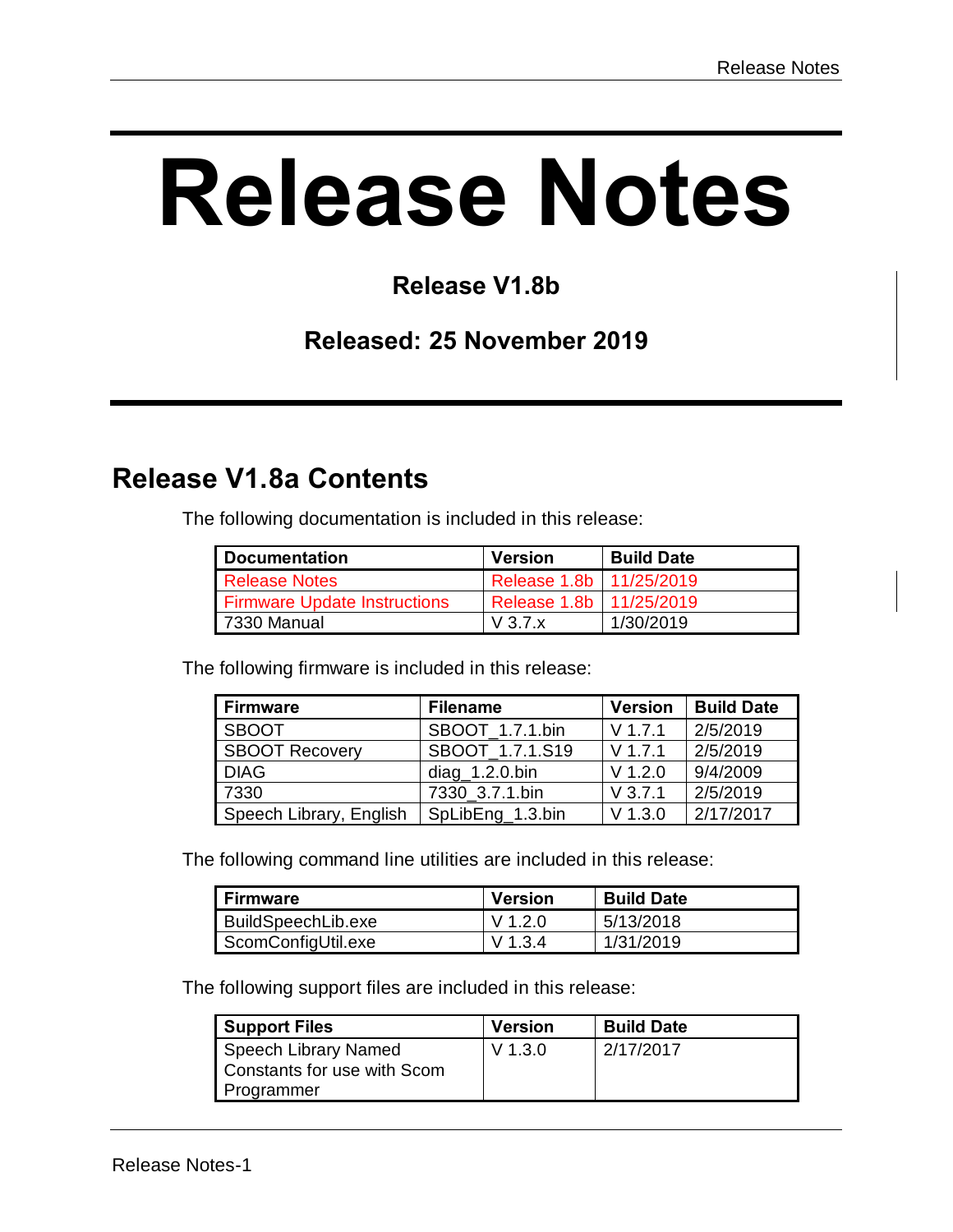# **Release V1.8 Cautions**

*This firmware release requires a Cold-Start of the controller.* Be sure to save a copy of your active configuration using the SBOOT Save command for easy restore for your configuration after firmware update. This step is necessary in this release to add new configurable features to the controller. (See *Chapter 8, Serial Port,* for more information on sending commands from a text file and for saving and restoring your controller configuration.)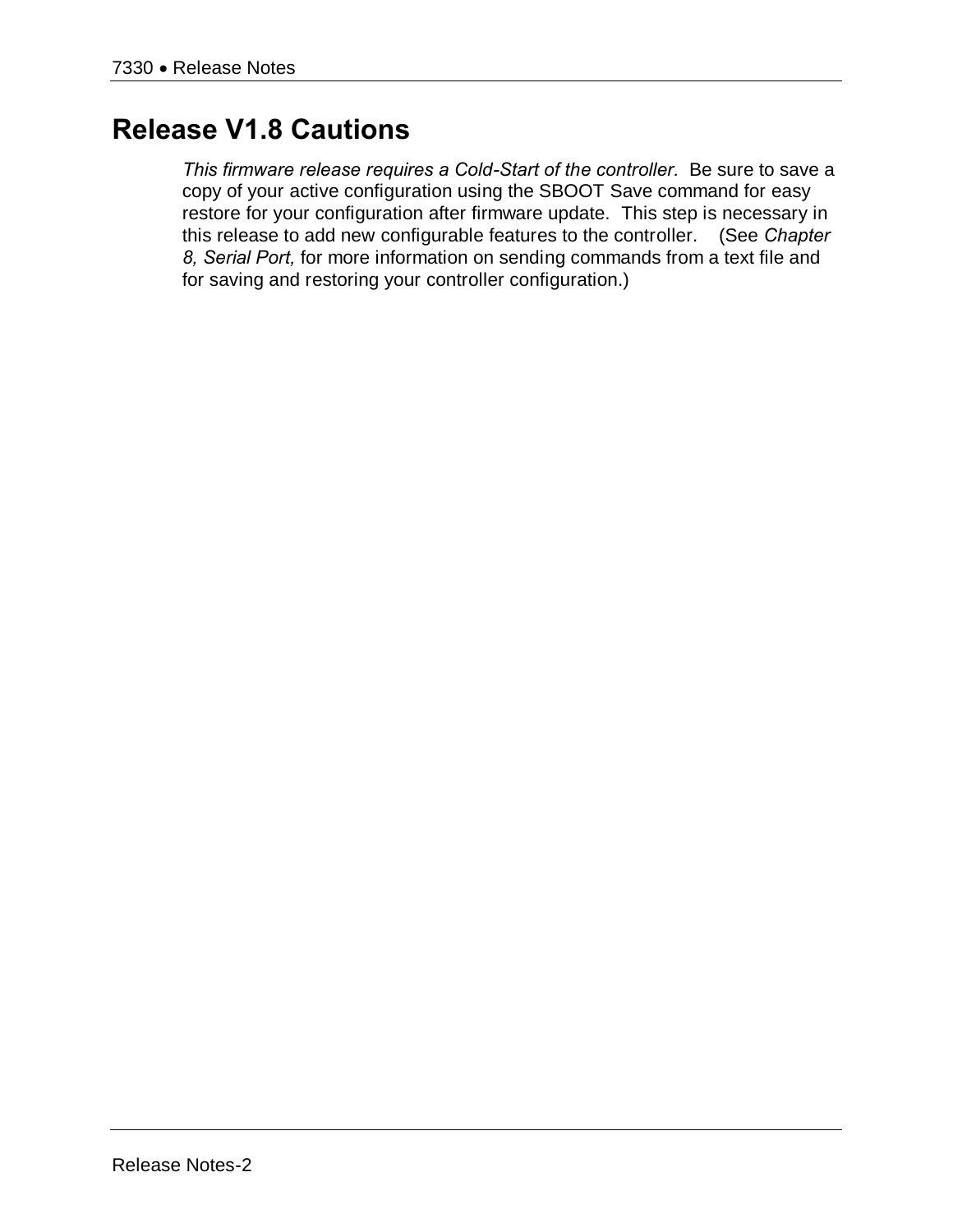#### **Release V1.8 New Features**

**Boolean for Powerup or Reset**: Add a new boolean for macros to test for how the 7330 Repeater firmware was started. This is most useful in a powerup macro for delaying PTT to an external transmitter that needs warmup time. (See page A-51 and 5-30.)

**DTMF Mute Bypass:** Add a set of software switches to allow a pathos DTMF Mute to be bypassed (disabled) for one transmission so that DTMF digits can be passed to a device at the other end of a normally muted path. (See page 7-24.)

**Long Names**: This new feature gives you a new command to define up to 10 8-digit DTMF names and associated event-triggered macros. When one of these names is matched, an event-triggered macro is executed. Access to these names can be specified by port. Each name can be enabled or disabled. (See page 5-31.)

**Plectron Tone Table**: A new Tone Code Table has been added that defines new tone codes for the Plectron-specific tone frequencies. (See page A-33.)

**Polling Front Panel Status**: The existing Remote Front Panel command generates a live display on a VT-100 terminal emulator over the serial console port. This is very useful for a person monitoring the operation of the controller, though not useful for an attached computer wanting to use the data in another way. This release adds a new version of this command for polling the front panel status and returning the status as a comma-delimited list. This command could be used from a script running on a Linux-based system for updating a web page with controller status. (See page 8-16.)

**RTV 9823, 24 Hour Time**: Added this new Run-Time Variable to say 24-hour time saying % acro+for zero, e.g. % burteen zero five+. The existing RTV 9825 says 24-hour time saying % ah+for zero, e.g. % fourteen oh five +. Both types are now available to meet all needs.

**ScomConfigUtil**: In the generated report, add a *Transmitter Tone Generator* section to the scripts and the report. Also add a section for *Long Names.* Add *DTMF Mute Bypass* switches.

**Transmitter Tone Generator**: This new command allows direct control of each transmitter tone generator without using the Message Handler and messages. The controller can now generate keying and voter tones as well as continuous test tones. (See page 11-33.)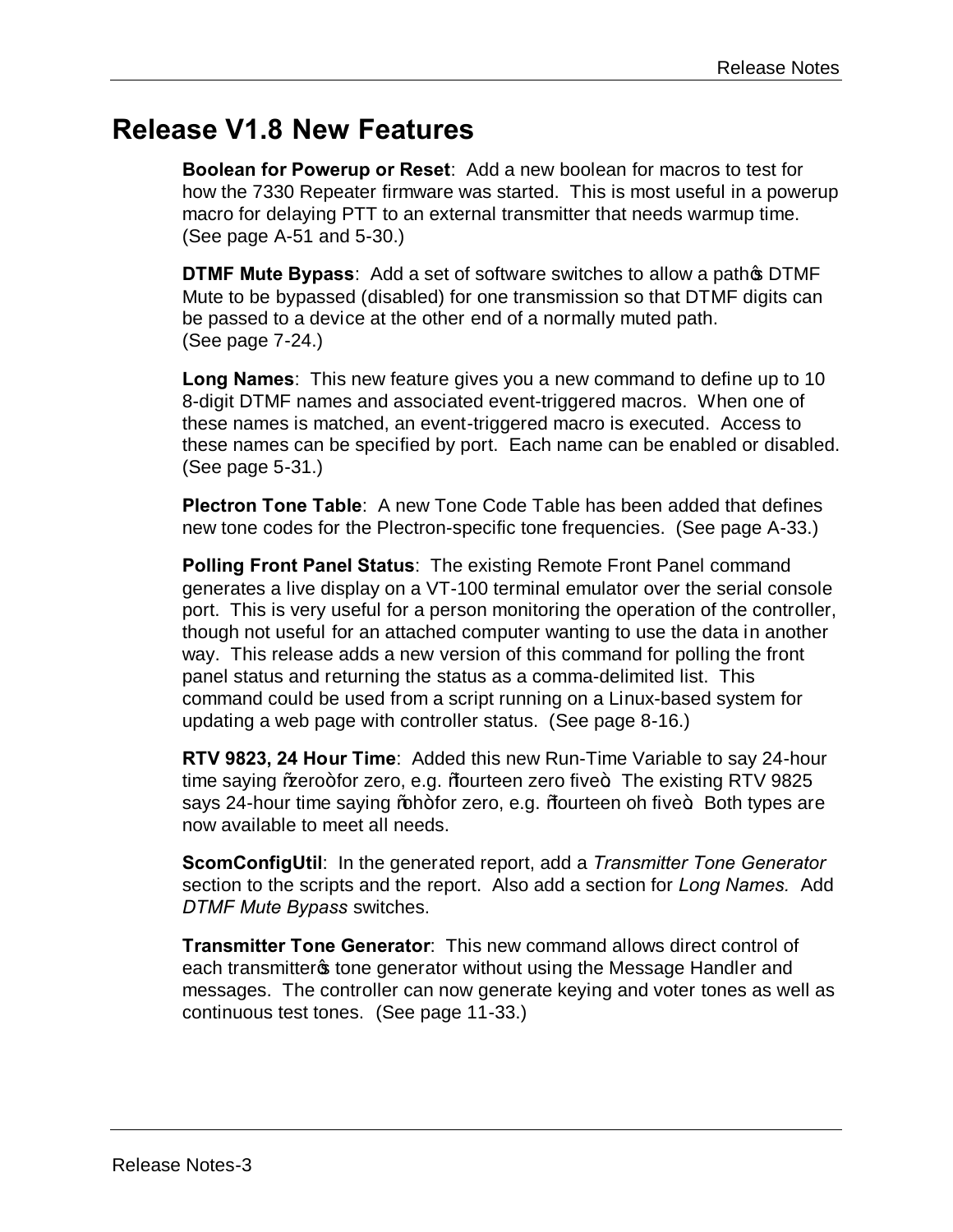# **Release V1.8 Fixes**

**Battery Warning-Triggered Macro**: The check of the battery status was inverted, so the macro didno execute when expected. Fixed.

**BuildSpeechLib**: The Custom Library always contained the same build date and time from 2009. The custom library file now will contain the actual build date and time. Fixed.

**BuildSpeechLib**: The tool did not allow the Custom Library to contain any words numbered below 1000. Fixed.

**RTV 9825, 24 Hour Time**: This Run-Time Variable did not properly speak 24-hour time, e.g. fourteen oh five. Fixed.

**ScomConfigUtil:** In the generated script that contains all commands, no asterisk was added to the *User Timer Set Macro* command. There was also no asterisk added to the *Set ID Tail Message Number* command. Fixed.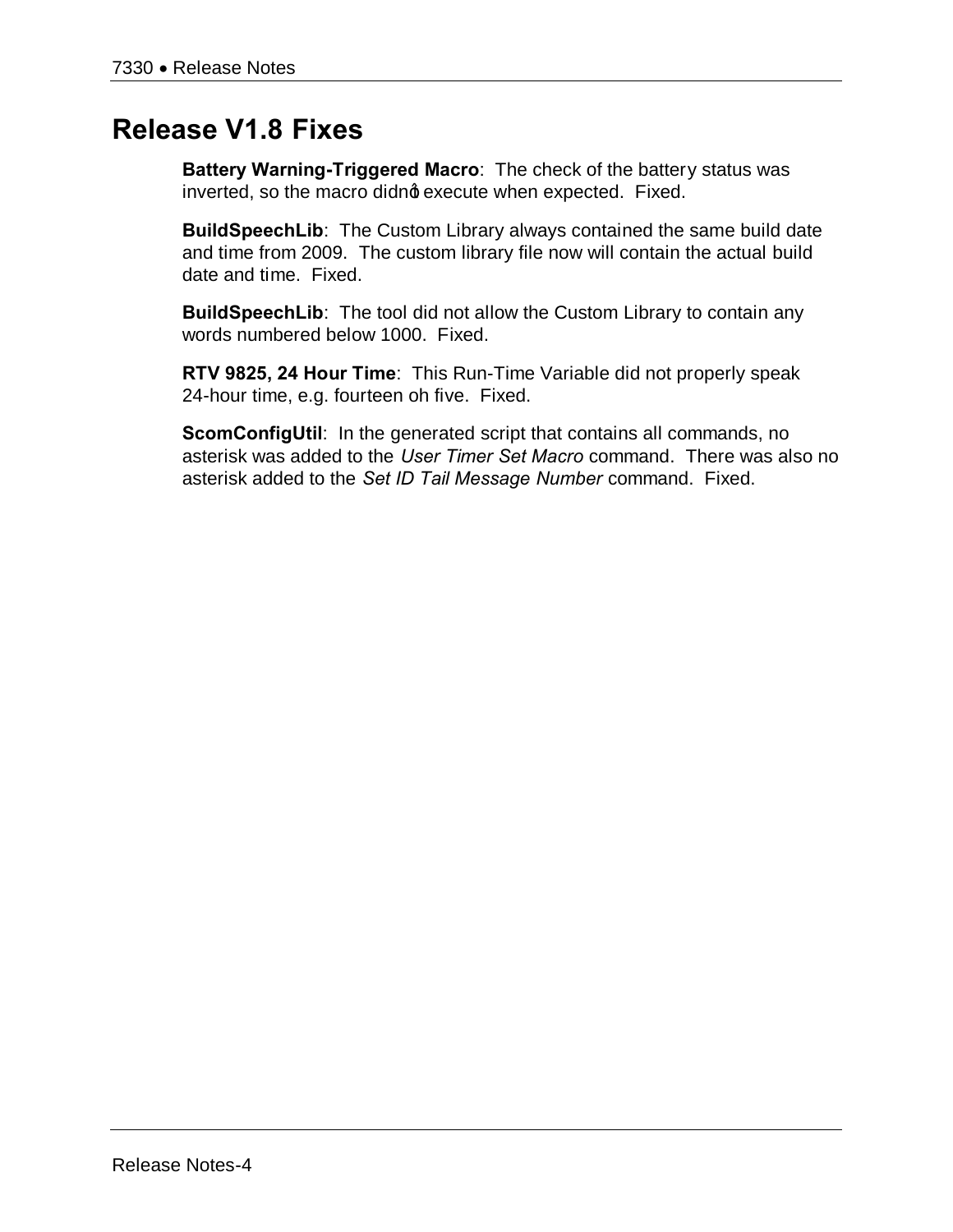#### **Release V1.8 Changes to the 7330 Manual**

**Note**: changes in document are marked by change bars in the margins.

**Various**: Fixed several typos and page number references.

**Table of Contents**: Adjustments for new pages.

**Chapter 5, Macros**: Add a description of Long Names and document the *Select Long Names* command.

**Chapter 6, Messages**: Add references to the Plectron Tone Code Table.

**Chapter 7, DTMF Decoder**: Add a description of DTMF Mute Bypass and document the *Enable/Disable DTMF Mute Bypass* commands.

**Chapter 8, Serial Console**: Add new *Poll Front Panel Status* command.

**Chapter 8, Serial Console**: In the ScomConfigUtil report and scripts, add new Tone Generator and Long Names sections.

**Chapter 11, Transmitter**: Add a description of the Transmitter Tone Generator and document the *Control Transmitter Tone Generator* command.

**Appendix A, Programming Tables**: Add the Plectron Tone Code Table in the Tone Code section.

**Appendix A, Programming Tables**: Add new *Powerup or Reset* Boolean to the boolean table.

**Appendix A, Programming Tables**: Add new *DTMF Mute Bypass* Software Switches to the software switch table.

**Appendix A, Programming Tables**: Add new *DTMF Mute Bypass, Long Names* and *Transmitter Tone Generator* commands to the Command Quick Reference table.